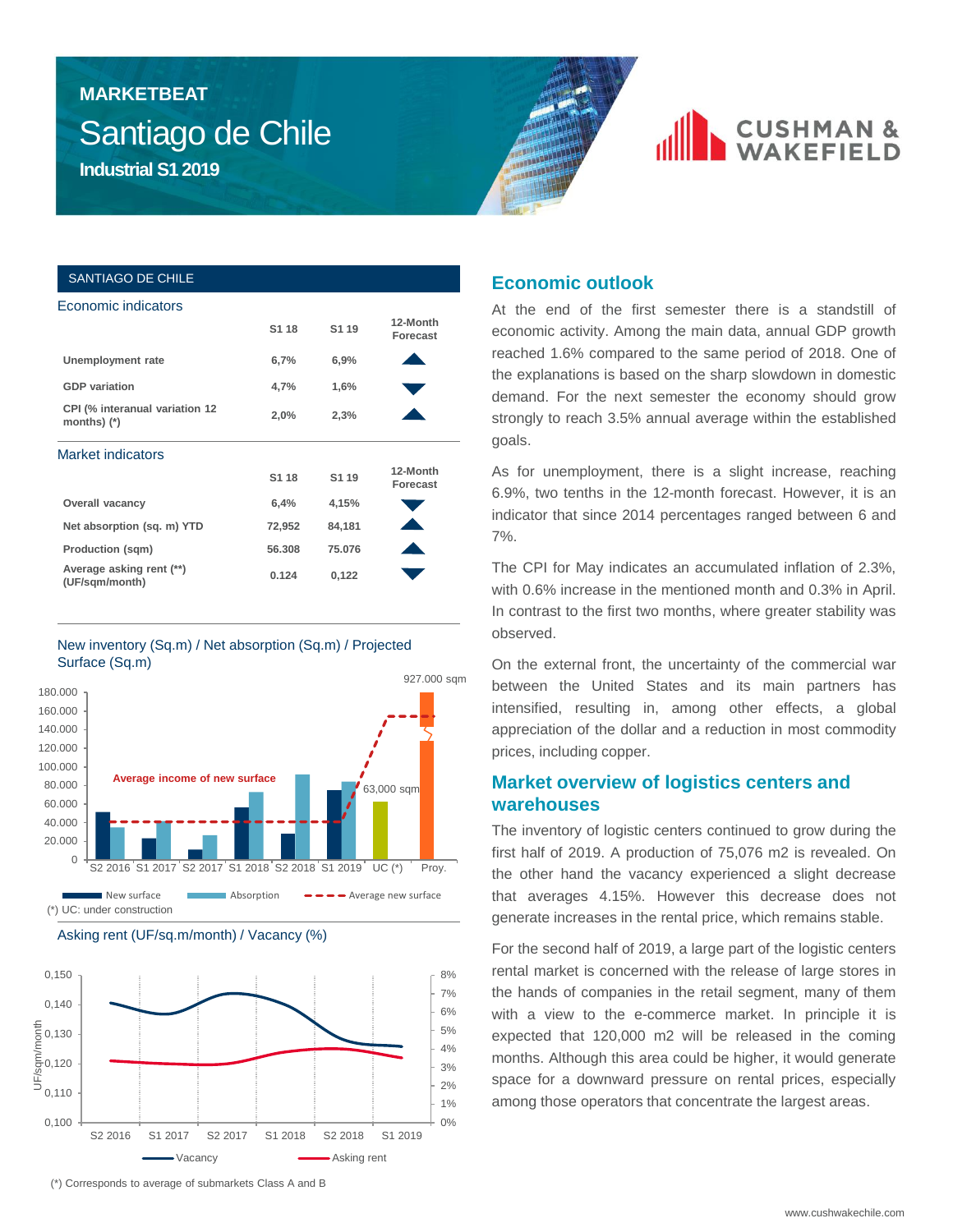## Santiago de Chile **MARKETBEAT Industrial S1 2019**



The western and northwestern areas continue to be the epicenter of Class A logistic centers, surrounded by the airport, roads that lead to different parts of the country and especially with good road infrastructure, human resources and proximity to urban centers. The total inventory of class A yields 1,297,688 m2, representing 37% of the total stock. Within this area, 89.3% is concentrated in the west and northeast, and the latter sector with 59.7% of the class A stock. Regarding the total vacancy it reaches 2.33%, which is low.

### AS FOR THE CONSOLIDATION OF PONIENTE AND NORPONIENTE, THE INVESTORS PUT THE FOCUS ON THE SOUTH AREA FOR THE PRUCHASE OF LANDS

On the other hand, logistic centers class B showed a disposition throughout the regions, without having a clearly defined sector. At the end of the first semester it records 2,236,248 m2 that is 63% of the total stocks. Furthermore, 77.7% of the inventory is located in the west and northeast zones. Another aspect to highlight is that it has a total vacancy of 5.20%, well above submarket A, although operators highlight that there is a higher turnover rate in occupations.

Finally, the values are located on average at 0.122 UF / m2. Most of the stock, mostly Class B, is concentrated in the Poniente area, with requested values averaging 0.121 UF/ m2 given the largest offer of sqm.

#### Inventory per submarket – Logistic centers Class A and B (sqm)



#### Vacancy per submarket - Logistic centers Class A and B (%)



■ Class A ■ Class B

| <b>SUBMARKET</b>      | <b>INVENTORY</b><br><b>CLASS A</b> | <b>AVAILABLE</b><br>SURFACE (SQ. M) | <b>VACANCY</b><br><b>RATE (%)</b> | <b>AVERAGE ASKING</b><br>RENT (UF/SQ. M<br>/MONTH) | <b>AVERAGE ASKING</b><br>RENT (USD/SQ. M<br>/MONTH) | <b>UNDER</b><br><b>CONSTRUCTION</b><br>(SQ, M) |
|-----------------------|------------------------------------|-------------------------------------|-----------------------------------|----------------------------------------------------|-----------------------------------------------------|------------------------------------------------|
| Poniente Class A      | 384.535                            |                                     | $\overline{\phantom{a}}$          | 0.127                                              | 5.11                                                | 23.000                                         |
| Poniente Class B      | 1.447.803                          | 40.472                              | 2.8%                              | 0.109                                              | 4.37                                                | $\sim$                                         |
| Norponiente Class A   | 774.726                            | 25.352                              | 3.3%                              | 0.134                                              | 5.39                                                | $\overline{a}$                                 |
| Norponiente Class B   | 290.265                            | 28.131                              | 9,7%                              | 0.121                                              | 4.88                                                | 40.000                                         |
| Sur Class A           | 60.427                             | 3.400                               | 5.6 %                             | 0.135                                              | 5.43                                                | $\overline{a}$                                 |
| Sur Class B           | 416.180                            | 40.556                              | 9.7%                              | 0.118                                              | 4.74                                                | $\overline{\phantom{a}}$                       |
| Norte Class A         | 78.000                             | 1.527                               | 2.0%                              | 0,120                                              | 5.43                                                | $\overline{a}$                                 |
| Norte Class B         | 82.000                             | 7.106                               | 8.7%                              | 0.133                                              | 5,36                                                | $\overline{\phantom{a}}$                       |
| <b>TOTAL SANTIAGO</b> | 3.533.936                          | 146.544                             | 4.15 %                            | 0.122                                              | 4.84                                                | 63,000                                         |